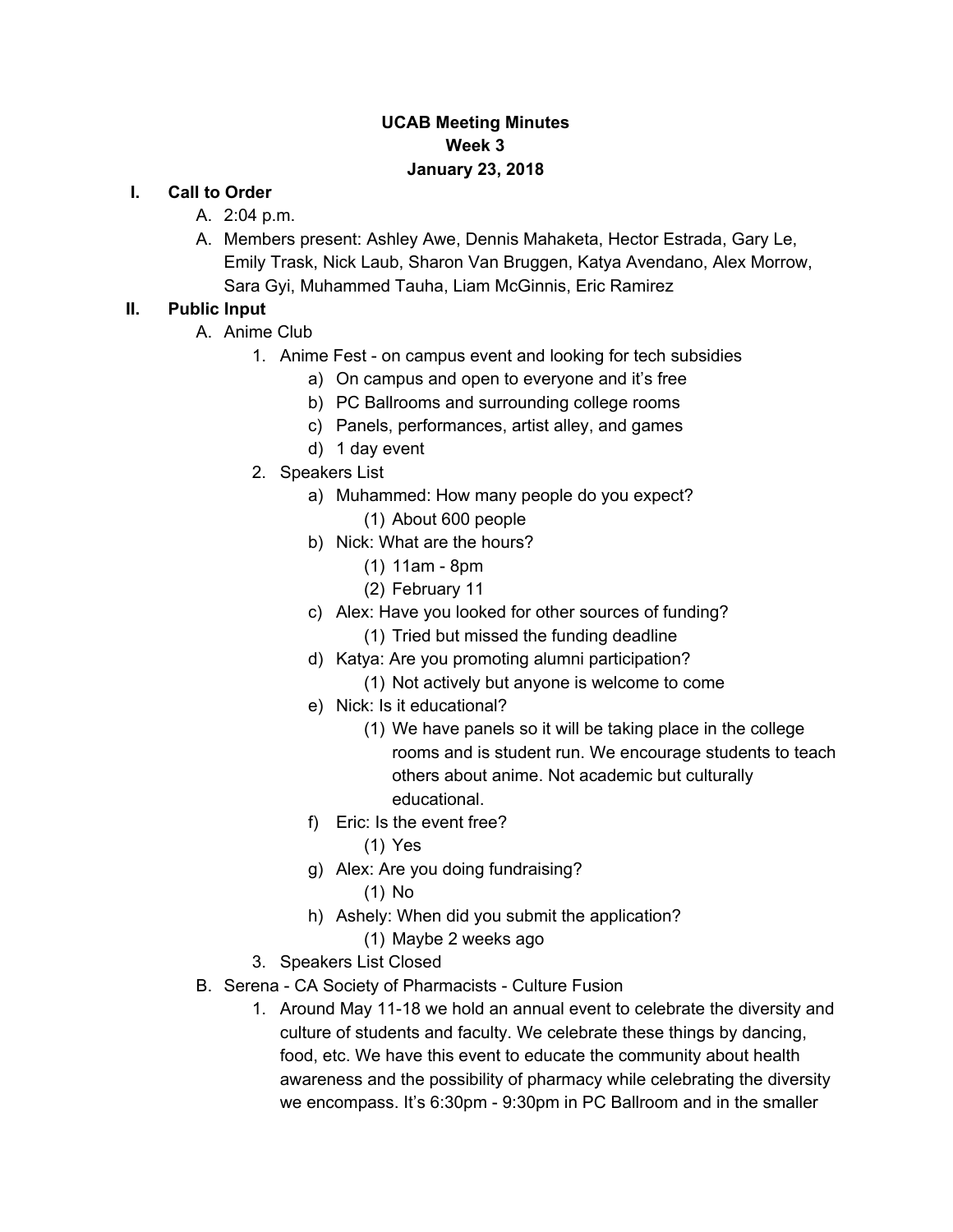rooms where people can practice routines before performance. Applied to GSA and the committee is actively searching for donations from the local area. Gotten a few coupons but no direct food donations.

- 2. Speakers List
	- a) Alex: Expected attendance?
		- (1) 150-200
		- (2) Actively promoting the event to graduate students and completely free for anyone to attend
	- b) Muhammed: Open to everyone?
		- (1) All graduate students and faculty
	- c) Eirc: Is it open to undergrads?
		- (1) No
	- d) Nick: Did you get funding for other sources? (1) Applying to GSA
	- e) Alex: Are public allowed to attend the event? (1) If there's room for the public then yes
	- f) Alex: Are you fundraising?

(1) No

- g) Nick: What are the hours?
	- (1) 6:30 pm 9:30 pm
- h) Katya: Where is it located?
	- (1) PC East Ballroom
- i) Eric: Are you inviting alumni?
	- (1) We've reached out but so far no alumni are coming
- j) Alex: Does it promote community participation?
	- (1) Yes
- 3. Speakers List Closed

## **III. Approval of Minutes with Amendments**

- A. Motion: Gary
- B. Second: Muhammed
- **IV. Special Presentation**

## **V. Chair Report**

- A. Right now we're working on the food tasting for the RFP. We still have a lot to talk about this quarter but there will be lots to do. We also have to talk about 3-4 lease renewals this quarter. We are currently doing visits for the Pizza RFP and after we visit all the vendors we'll talk about who we think is best for the space. It will probably be tuesday after UCAB given budget meetings start week 6. All of this is confidential information (vendor reviews) so please don't share it. We try to keep the privacy of vendors in tact as well as for other reasons like maintaining our advantage in lease negotiations.
- **VI. Vice Chair Report**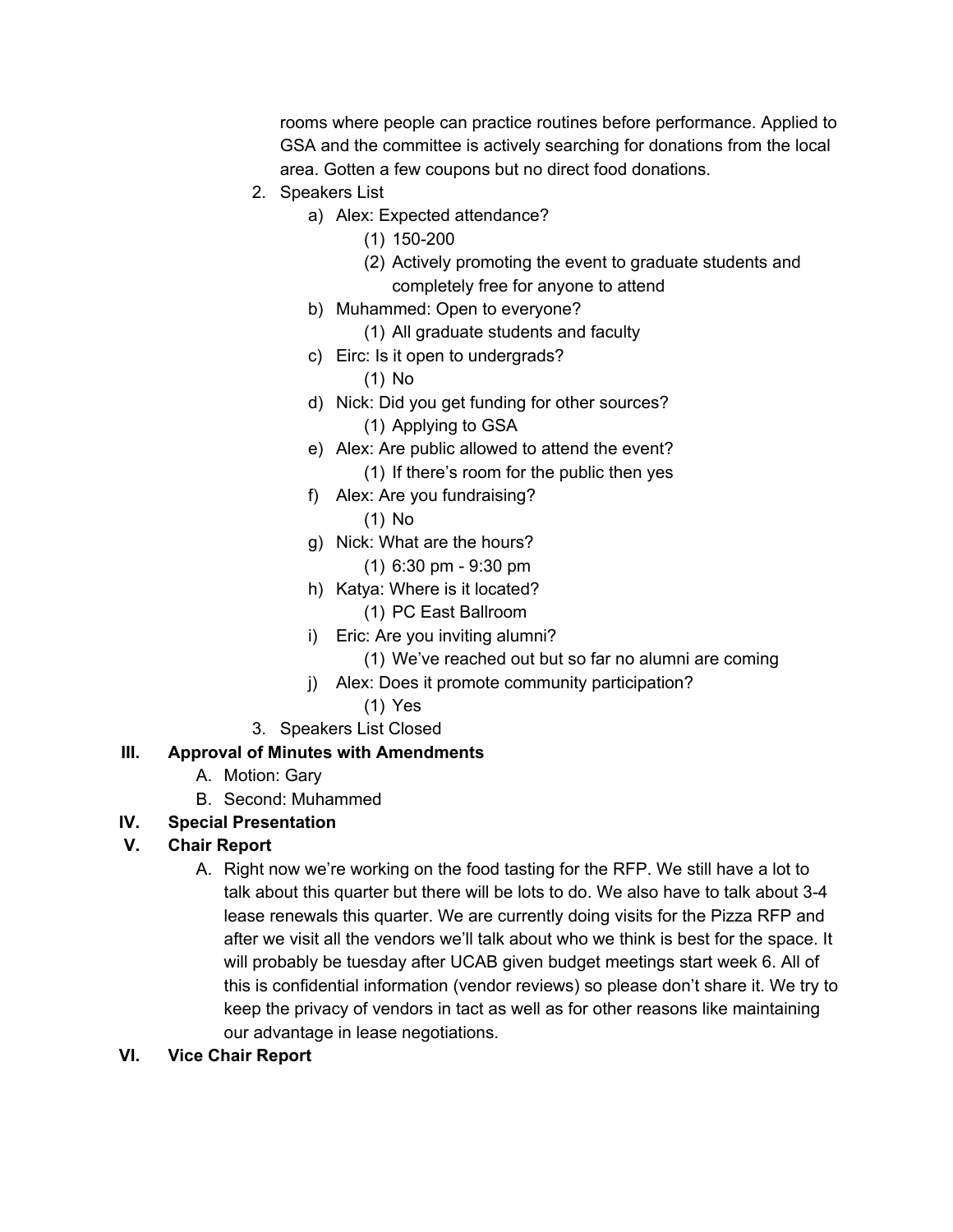A. Sending out reminder for space allocation. Also a reminder that we have a lot of balance for tech fee subsidies. Another space complaint about storage space that we'll get to this week.

#### **VII. Director Report**

- A. We'll have a number of lease renewals to talk about this quarter and next quarter. Working on strategic planning documents, and one of the things I'm looking at are renewals for retail in context of what's happening on campus. For example, I'll have a date of when Target may be coming in and how that'll affect construction etc. I'll be coming to the board with a comprehensive plan in the hopes that we can have a holistic view of what's coming in the next few years.
- B. Napping pods Met with the group about pricing being too expensive, and about the number of hours being reduced to a maximum of 2 hours. They're going to look at the pricing to see how far they can lower it. Talked about the sustainability for sheet washing getting cleaned for every use. Looking at a sleep sack for students to bring on their own. For space where we would put them, we're looking for logical places for this to be seen and used but no so much high traffic to where it would be extremely noisy. I will have more information with the pricing piece, and as a reminder it would be a pilot program at no cost to us. I'll get more information and come back to you when I have that.
- C. Speakers List Opened
	- 1. Alex: When do they want to start the pilot program?
		- a) As soon as possible. They're waiting for us to give them the go. It's tiered by 30 minute increments. Even though it's a 3rd party vendor it will be looked at as UCEN charging the students.
	- 2. Nick: What are the locations?
		- a) Still looking at locations but tentatively level 2 between PC East and West. Also possibly the commuter lounge downstairs. We want an area where we can put the pods together.
	- 3. Dennis: Do you think UCEN would subsidize the cost?
		- a) I think the first step will see how low they can come on the prices and then revisit that.
	- 4. Gary: I don't think it's a good idea to subsidize these costs because we might as well have our own nap pods and not go through a third party.
	- 5. Nick: You said it's a pilot, but if we didn't want it after 6 months would they understand?
		- a) Yes. There's a possibility that we could keep the pods for free. It's not guaranteed but it would be a pilot contract.
	- 6. Muhammed: Why don't they use a card system to scan our UCSD cards?
		- a) We still need an attendant for security and to clean the space but the card idea is a possibility. They do it with an app but it is something that can be looked at.
	- 7. Gary: If it's just automated, people can sneak in. Someone needs to be there anyways so may as well just have a person there monitoring it.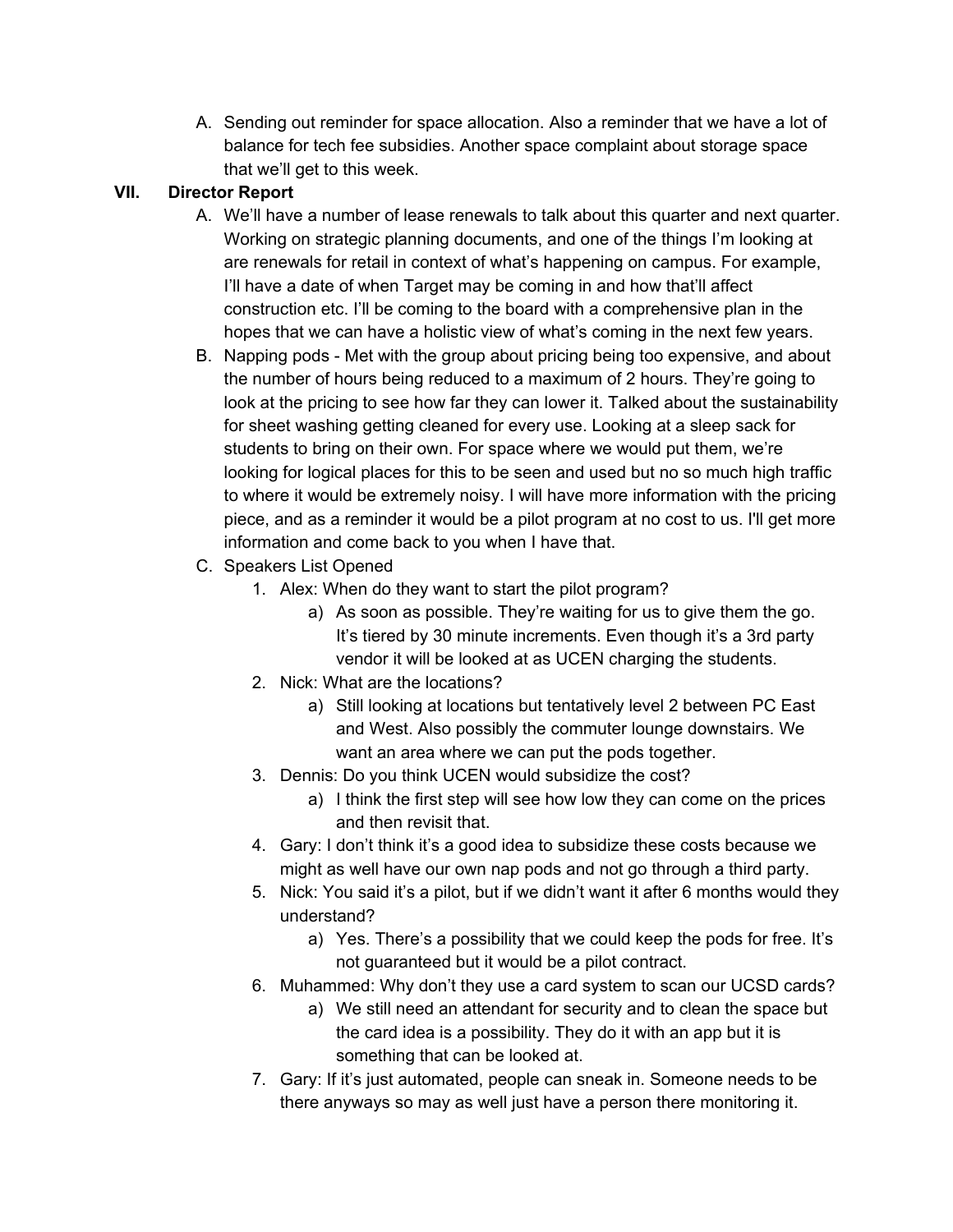- 8. Emily: I'm interested in how many of you would use it.
- 9. Alex: I don't think I would use it because it's too expensive. It seems like a hotel bed and they're gross. I would rather sleep in a library chair.
- 10. Gary: I don't think graduate students would use it. They tend to either be doing their work or not on campus so it doesn't affect or benefit the graduate students.
- 11. Ashley: I wear contact lenses and you can't sleep with them in so I don't nap.
- 12. Hector: It doesn't benefit people who live on campus but if you're a commuter it can benefit them.
- 13. Gary: How you nap is important. If it's a recharge nap 30 minutes is good and short naps are usually better.
- 14. Alex: Concerned about PC being really crowded so it's gonna be in the way. They're big pods and I don't think there will be enough space.
- 15. Muhammed: How many pods can we have? Max 10? I think it's good but the price is high. Even if it's subsidized I don't know if it's still low enough. I don't think people would even have the chance to use it.
	- a) 4 pods is the max
- 16. Nick: I think because it's a pilot we should try it.
- 17. Gary: It's a pilot and if we think about the logistics only certain people will use it, and you don't want a lot of pods because certain times are more trafficked than others. We need the data of who would even use nap pods so might as well get it if it's free.
- 18. Alex: Is it possible to contact other UC's to get data on the nap pods on other UC campuses?
- 19. Sharon: They're also installing one somewhere in Mura Mesa, and he said he could provide a tour, so I could set up a time to check one out in person.
- D. Speakers List CLosed

## **VIII. New Business**

- A. Anime Fest 2018
	- 1. Educational?
		- a) No
	- 2. Bring people to UCEN for more than 3 hours?
		- a) Yes
	- 3. During off hours?
		- a) Yes
	- 4. Takes place at Original Student Center?
		- a) No
	- 5. Alumni participation?
		- a) No
	- 6. Open to all students?
		- a) Yes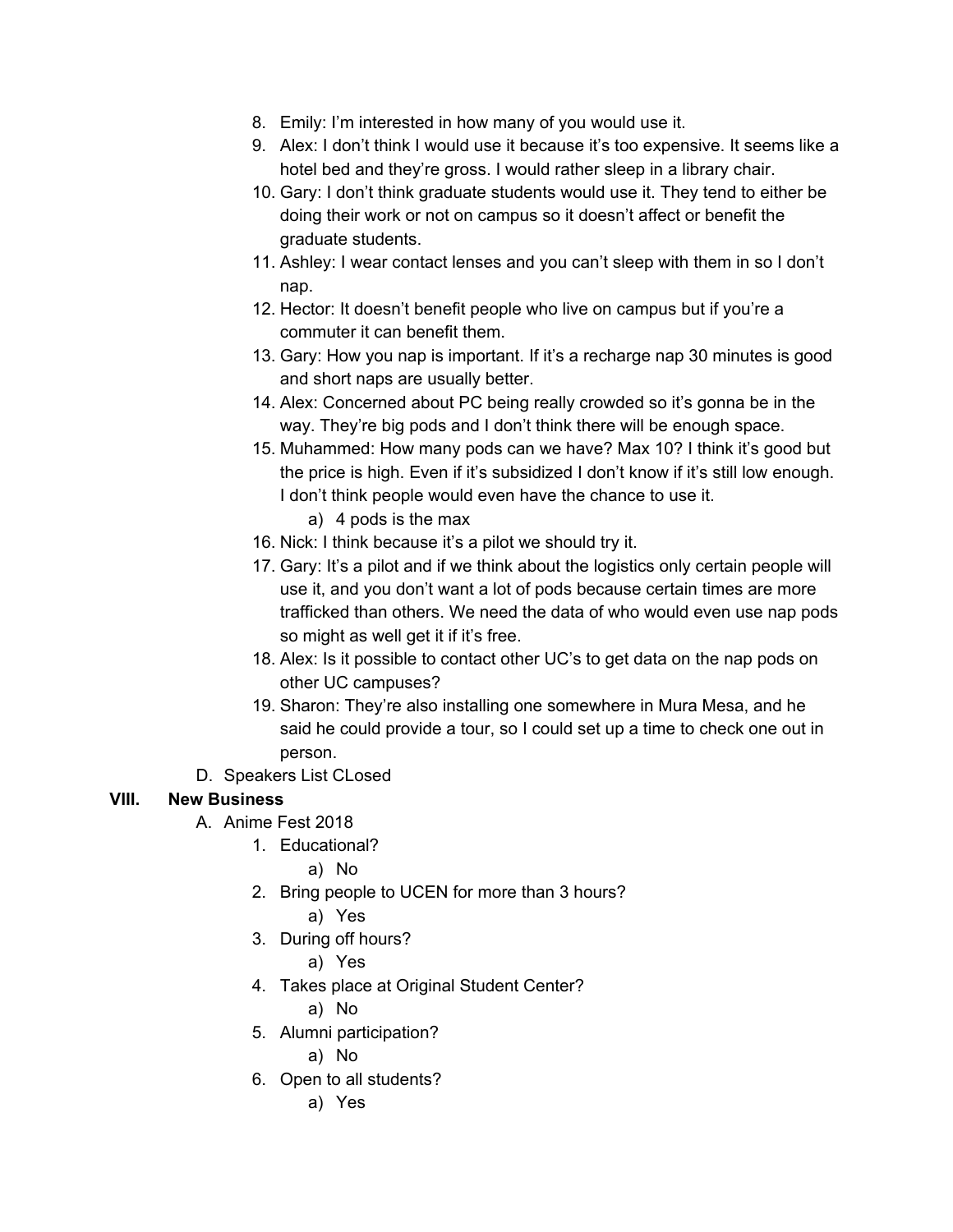7. Relations with San Diego community?

a) Yes

- 8. Funding from other sources?
	- a) No
- 9. Fundraiser?
	- a) No
- 10. Free?
	- a) Yes
- 11. Meet 5 criteria for \$1 per student so i recommend to fund them for \$477
	- a) Move to fund them for \$477: Gary
	- b) Second: Katya
- B. Culture Fusion
	- 1. Educational?
		- a) Yes
	- 2. Bring people to UCEN for more than 3 hours?
		- a) Yes 1
		- b) No 7
		- c) Abstain 3
	- 3. During off hours?
		- a) Yes
	- 4. Takes place at Original Student Center?
		- a) No
	- 5. Alumni participation?
		- a) No
	- 6. Open to all students?
		- a) Yes
	- 7. Relations with San Diego community?
		- a) Yes 6
		- b) No 2
		- c) Abstain 3
	- 8. Funding from other sources?
		- a) Yes
	- 9. Fundraiser?
		- a) No
	- 10. Free?
		- a) Yes
	- 11. Meet 6 criteria for \$1.50 per student so I recommend to fund them for \$375
		- a) Move to fund them for \$375: Muhammed
		- b) Second: Gary
- **IX. Old Business**
- **X. Member Reports**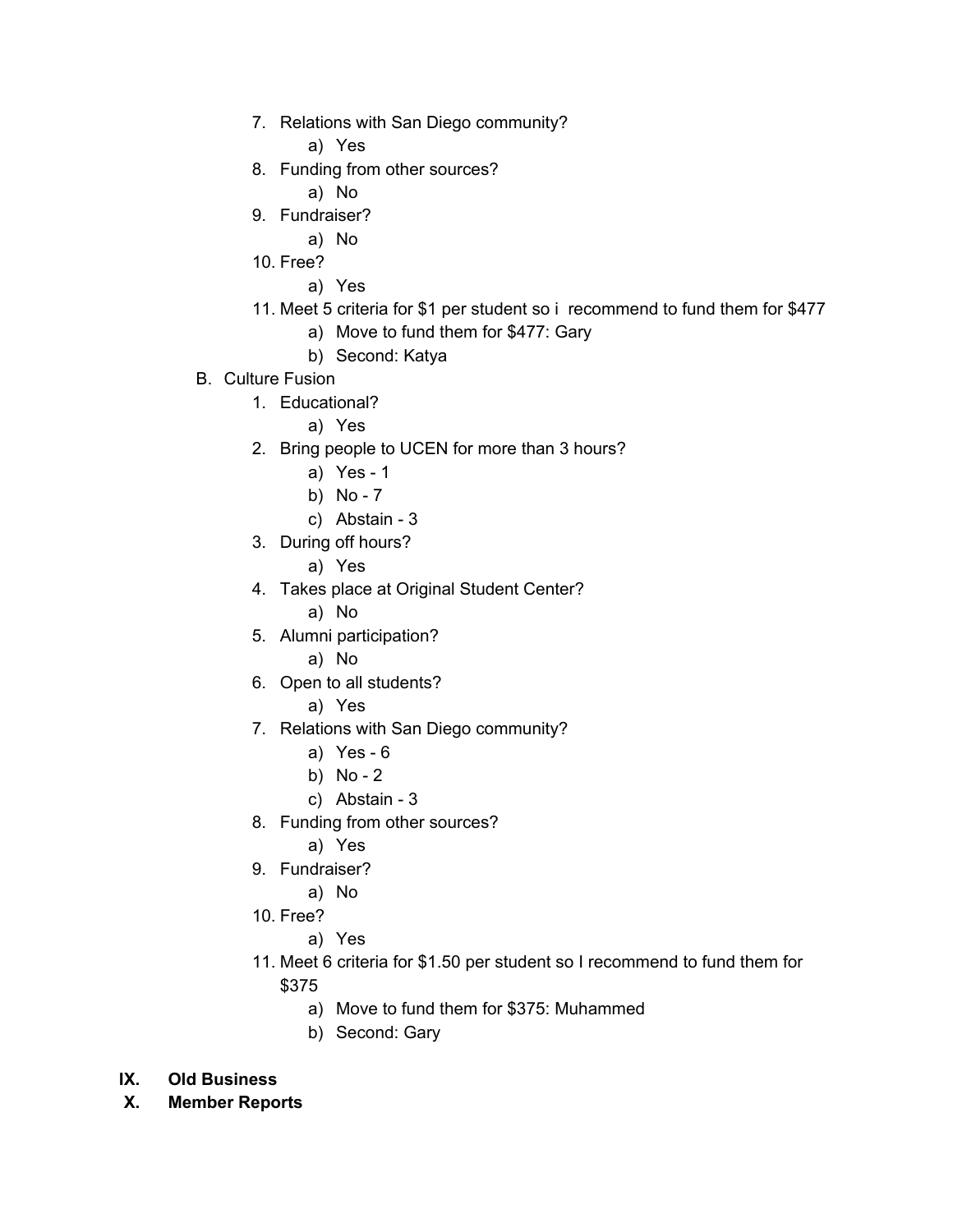- A. Alex: Last week we were talking about adding things to go on the budget for this coming year. Some suggestions were more outdoor seating specifically for eating so tables as well. More outlets in commuter areas and study areas upstairs. Tables for single people sitting by themselves. Also, signs that designate them for single use. On the third story there's a lot of outlets that don't work. For the spring quarter anniversary, my council thought cake was a good idea and a student DJ. Someone mentioned raffling free shirts or gift cards to PC vendors or coupons to PC Vendors and trivia questions to get prizes.
- B. Katya: Refrigerated lockers. Also, for the PC event to have a student DJ.
- C. Nick: They said yes to the music and cake as well. Recommended gift cards to vendors to give them out throughout the day.

### **XI. Open Forum**

- A. Emily: If you won free tickets to something like a show in the loft would you go? Is that an effective raffle prize?
	- 1. Yes
- B. Eric: Is it normal for the stairs to make noise when walking down them? 1. Yes
- C. Nick: When people come in for tech subsidies I think people should ask the criteria in order.
- D. Gary: If we could do something with Art Power by maybe having discounted movie tickets.
- E. Katya: Can we have the placards to be changed to have the number 6 option as well.
- F. Alex: When clubs are funding for tech subsidies do they have the list of criteria?
	- 1. They have to apply in an online portal and the application does ask them these questions but it's a yes or no. Primarily it's to see what they're applying for and how many students are going etc. They have to apply three tuesdays in advance. We always have to go by the tech subsidy that's on the application. They can choose to meet in person or have a one-on-one meeting. After that, we make the motion to approve them or not.
- G. Alex: It's just to subsidize some cost?
	- 1. When orgs have an event in UCEN they need tech equipment and have to pay for that so the point is to subsidize that.
	- 2. Sharon: Our tech department is mostly students, and our students are paid for by the tech fees. For students orgs, you only pay labor for those students but other departments pay the higher fees. Because it's a fee that we're charging, UCAB has this fund so that we can reduce that fee for you if you meet the criteria. The criteria are set up to align with UCEN priorities for the year. This group decides each year what's important to UCEN for that year.
- H. Gary: Do we need number 9? So little events are actually a fundraiser.